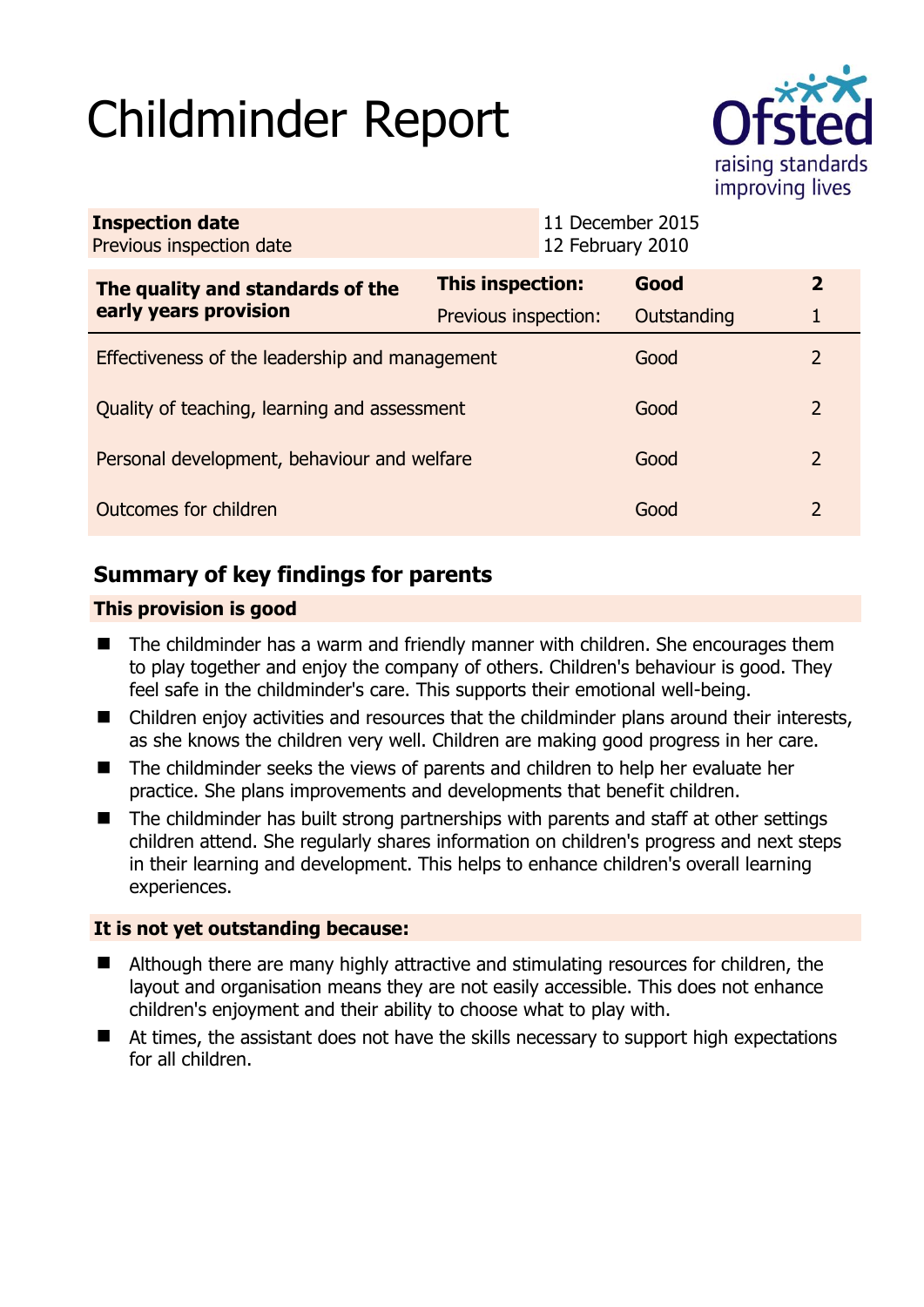# **What the setting needs to do to improve further**

#### **To further improve the quality of the early years provision the provider should:**

- $\blacksquare$  improve the organisation of resources to ensure all children can independently access resources to enjoy their own play choices
- $\blacksquare$  ensure effective staff supervision and support enables assistants to have high expectations for all children.

#### **Inspection activities**

- The inspector observed the childminder, her assistant and the children playing and interacting.
- The inspector viewed areas of the house and garden used for childminding.
- The inspector spoke to the childminder, her assistant and the children at appropriate times during the inspection.
- The inspector sampled relevant documentation, such as children's records, the childminder's policies and evidence of staff suitability.
- The inspector took note of parents' views that were provided in writing on the day of inspection.

## **Inspector**

Emma Dean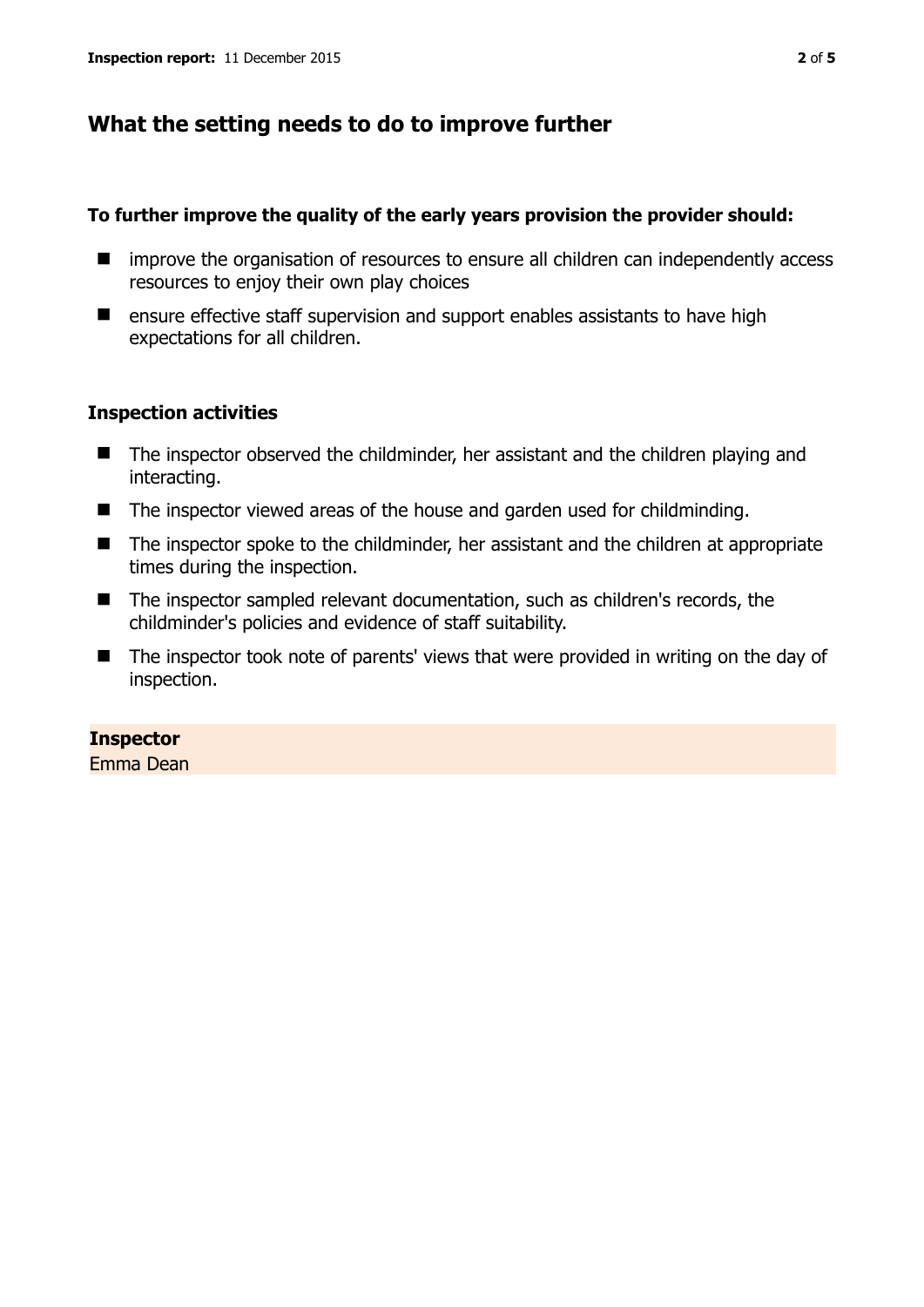# **Inspection findings**

### **Effectiveness of the leadership and management is good**

Safeguarding is effective. The childminder is confident in her ability to identify any concerns and what actions to take. She ensures that her assistant is knowledgeable about child protection and how to keep children safe. The effective use of thorough risk assessments and policies promotes children's health, safety and well-being. The childminder attends some training and uses this to develop her practice. She keeps up to date with changes and developments in early years education. The childminder is developing staff performance and supervision systems to support her assistant. She encourages her assistant to develop his skills through training.

## **Quality of teaching, learning and assessment is good**

The childminder gathers information from parents before children start about their learning and development, as well as their personal care. Regular observations and assessments enable her to quickly identify and support any gaps in their learning. The childminder supports children's communication and language development well. For example, she plays alongside children and provides a narrative of what they are doing. This helps children to learn new words. Children enjoy listening to stories and enthusiastically join in with actions and repeated phrases. The childminder teaches children about their local community and the wider world. For example, children benefit from outings to meet larger groups of children and explore different environments, such as woodlands.

#### **Personal development, behaviour and welfare are good**

Children are happy and confident with the childminder and her assistant. They learn to share resources, respect each other and develop good manners. The childminder promotes an active lifestyle through fun activities. For example, she encourages children to march around, waddle like penguins and stretch high and low. Children are developing an awareness of how to keep themselves safe. For example, the childminder helps them to sit down on the seesaw so they do not fall off. Children enjoy a range of nutritious snacks and meals. These are taken together, developing their social skills. The childminder has close links with local providers who share children's care. She works effectively with them and parents to prepare children for starting school.

#### **Outcomes for children are good**

All children are making good progress in their learning and development from their starting points. They learn to interact with others and build their social skills.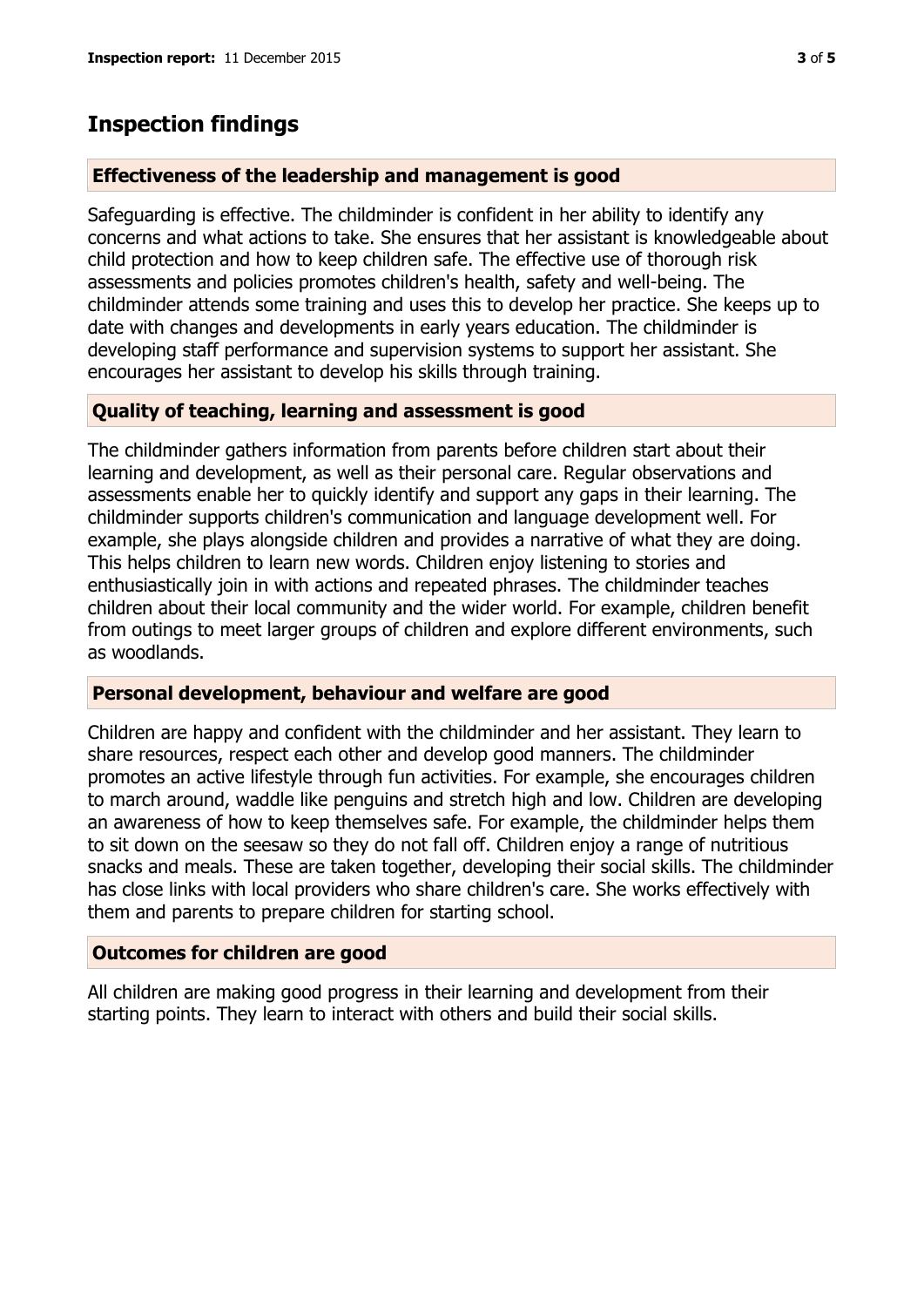# **Setting details**

| Unique reference number       | EY397835                                                                             |  |
|-------------------------------|--------------------------------------------------------------------------------------|--|
| <b>Local authority</b>        | Portsmouth                                                                           |  |
| <b>Inspection number</b>      | 822478                                                                               |  |
| <b>Type of provision</b>      | Childminder                                                                          |  |
| Day care type                 | Childminder                                                                          |  |
| <b>Registers</b>              | Early Years Register, Compulsory Childcare<br>Register, Voluntary Childcare Register |  |
| Age range of children         | $0 - 8$                                                                              |  |
| <b>Total number of places</b> | 6                                                                                    |  |
| Number of children on roll    | 11                                                                                   |  |
| <b>Name of provider</b>       |                                                                                      |  |
| Date of previous inspection   | 12 February 2010                                                                     |  |
| <b>Telephone number</b>       |                                                                                      |  |

The childminder re-registered in 2009. She lives in the North End area of Portsmouth, Hampshire. The childminder offers care Monday to Friday from 7.30am to 6pm throughout the year. The childminder is qualified to level 3. She employs one assistant.

This inspection was carried out by Ofsted under sections 49 and 50 of the Childcare Act 2006 on the quality and standards of provision that is registered on the Early Years Register. The registered person must ensure that this provision complies with the statutory framework for children's learning, development and care, known as the Early Years Foundation Stage.

Any complaints about the inspection or the report should be made following the procedures set out in the guidance 'Complaints procedure: raising concerns and making complaints about Ofsted', which is available from Ofsted's website: www.gov.uk/government/organisations/ofsted. If you would like Ofsted to send you a copy of the guidance, please telephone 0300 123 4234, or email enquiries@ofsted.gov.uk.